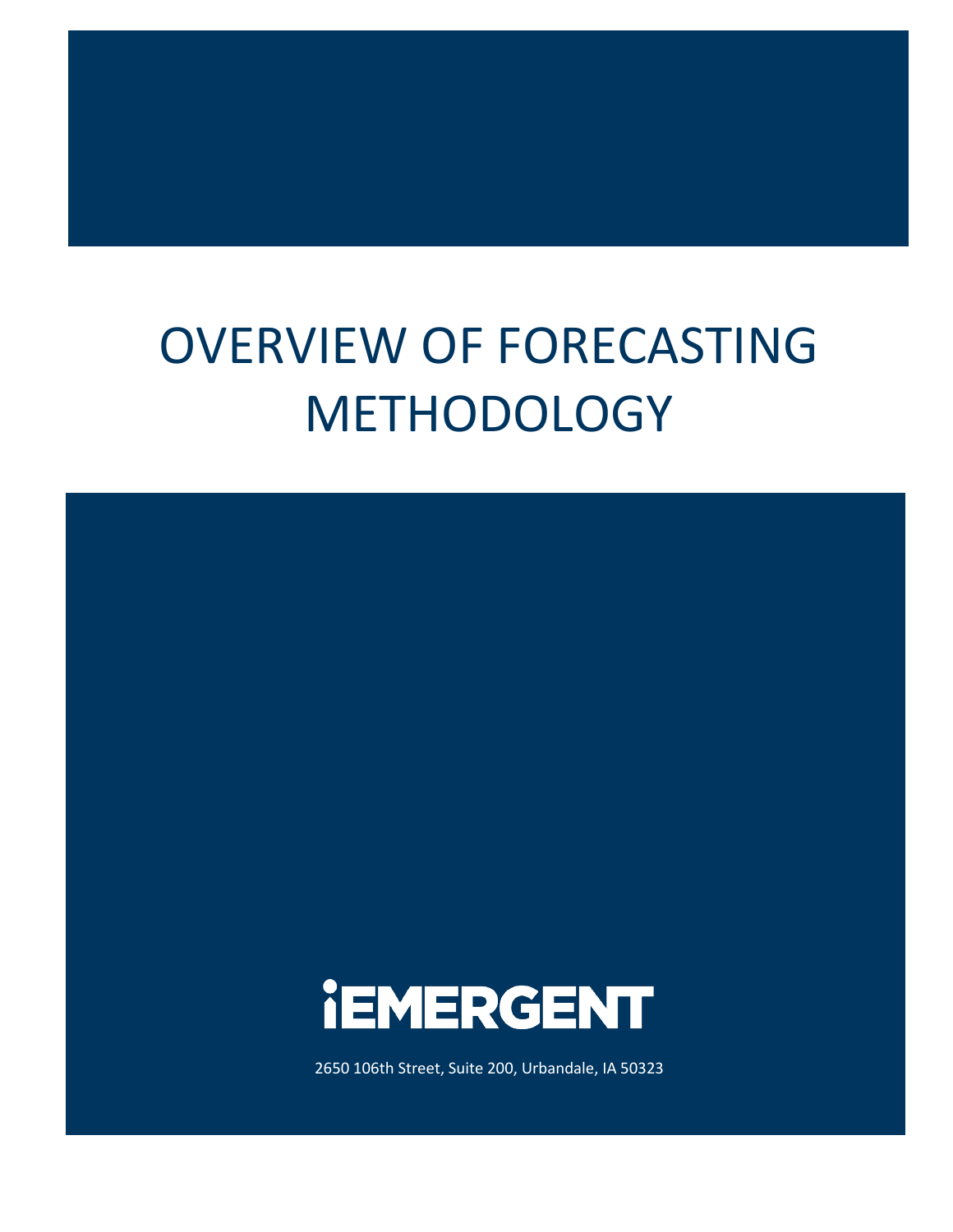## INTRODUCTION

iEmergent is a forecasting and advisory firm dedicated to the home lending industry. We provide forward-looking data that drills down to the neighborhood level, quantifying future mortgage opportunity in markets of all shapes and sizes.

Founded in 2000, we bring a forward-looking approach to navigating change. As the lending industry, technology, and economic conditions evolve, we continue to shift our structure, products, and approach to meet lender needs. We strive to always be ahead of the changes they face.

This overview provides insight into our forecasting approach, the fundamental concepts of our purchase forecast model, our process for validation, and our results.

#### OUR FORECASTING APPROACH

iEmergent forecasts mortgage opportunity for markets at various levels of geography across the 50 United States and the District of Columbia. In simple terms, a market's mortgage opportunity is the number of originated loans and dollar volume that are projected over a specific period of time within that geography.

**The purpose of our forecasts is to help organizations make better business decisions** that lead to a successful, sustainable future. By knowing what's next in a market, lenders are able to anticipate change and capture opportunity—as efficiently as possible. Amid economic uncertainty, shifting homebuyer behavior, and regulatory changes, leaders need more than expertise and experience to maintain and improve performance. They need evidence.

Our insight helps them:

- Expand and grow responsibly,
- Target new and diverse segments,
- Improve sales strategies at all levels,
- Optimize resources, brand, and locations,
- Recruit, hire, train, and retain better sales resources, and
- Minimize risk and better meet CRA, Fair Lending or other regulations.

Most importantly, our data helps lenders think about where to go and how to get there.

# FUNDAMENTALS OF THE MODEL

The iEmergent forecasting method is a hybrid of traditional demand forecast models, and it has evolved significantly since 2004, when we issued our first forecast. From the beginning, our model did not attempt to explain why each mortgage market behaves as it does; instead, we focused on market outcomes to identify how many and what type of loans will be originated over the next one to five years. The following two concepts are the fundamentals of our forecasts: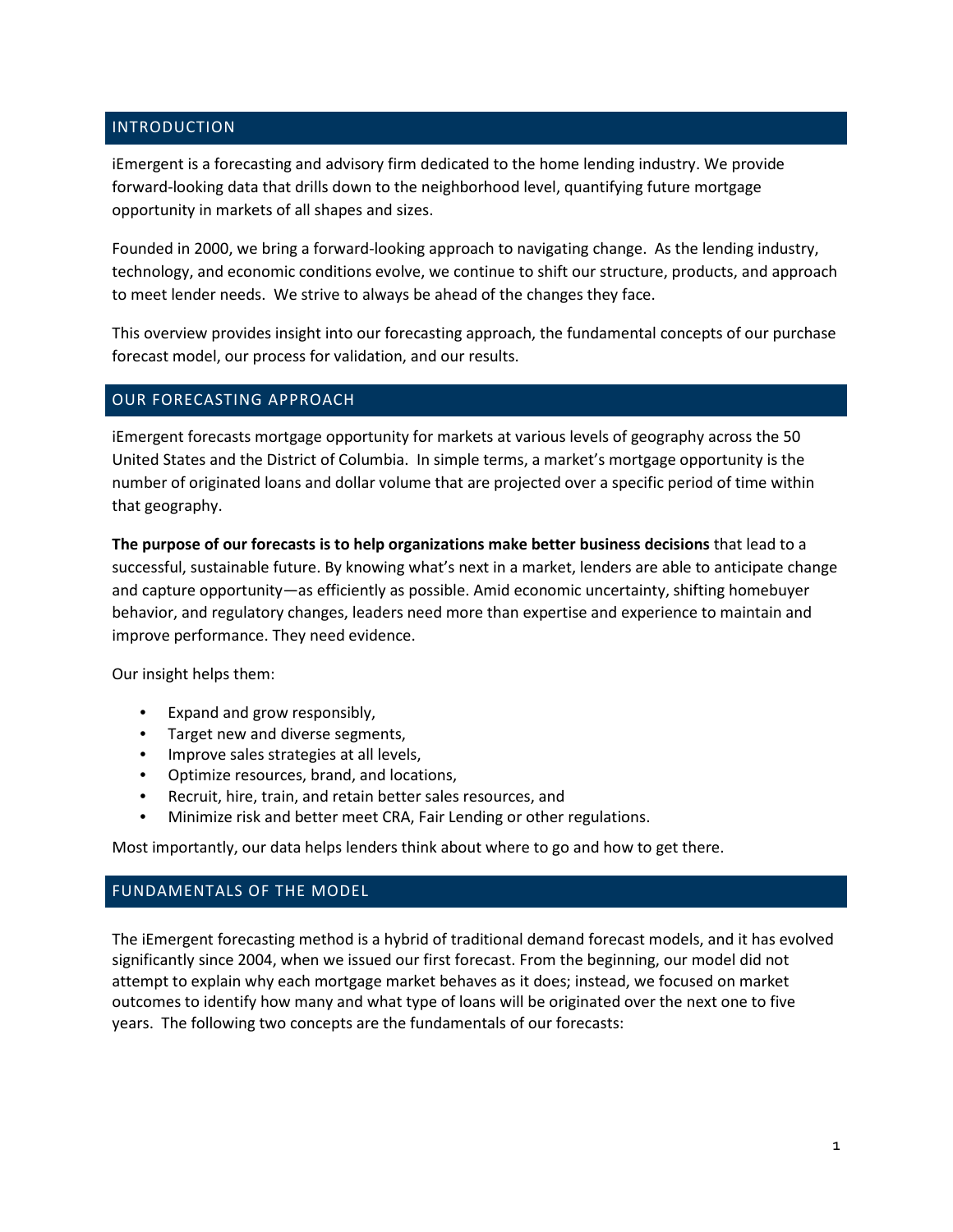## *Purchase Mortgage Generation Rates (PMGR)*

The behavior of mortgage markets is complex–in fact, there are hundreds of indicators, trends, patterns, and events that impact how and why markets behave as they do.

After analyzing millions of loan application records over decades, iEmergent recognized specific patterns of behavior that captured the complexity of these multiple factors. What emerged was the **Purchase Mortgage Generation Rate (PMGR),** or the rate at which an individual market produces purchase mortgages. Not only is the PMGR of each market unique, but it is predictable by our model. Thus, it is the primary driver of our forecasts. The PMGR inherently captures the impact of broad-scale economics, decades of history from the HMDA Loan Application Record, homebuyer and housing behavior patterns, and other prominent indicators, as shown in Figure 1.

Through the PMGR, we are able to simplify the projection of loans and dollars through a single indicator.



*Figure 1: Inputs to PMGR*

#### *Homebuyer Pool*

Many traditional mortgage industry volume forecasts are calculated using top-down, optimal-utility methodologies. Assumptions are made based on broad supply-side market behaviors that follow the Say's Law of Markets: "Aggregate supply creates its own aggregate demand."

In contrast, iEmergent applies a "demand-driven" approach that captures the changing household-buyer patterns that define housing patterns over time. Here's why:

*Houses can't buy themselves. Low interest rates can't shop for homes to buy. Available credit won't spontaneously buy homes. Low housing prices don't buy homes. Secondary markets by themselves don't incent people to buy homes. Big inventories can't write a check for the mortgage. Households buy homes. And if households don't buy homes, then mortgages aren't originated.[i](#page-7-0)*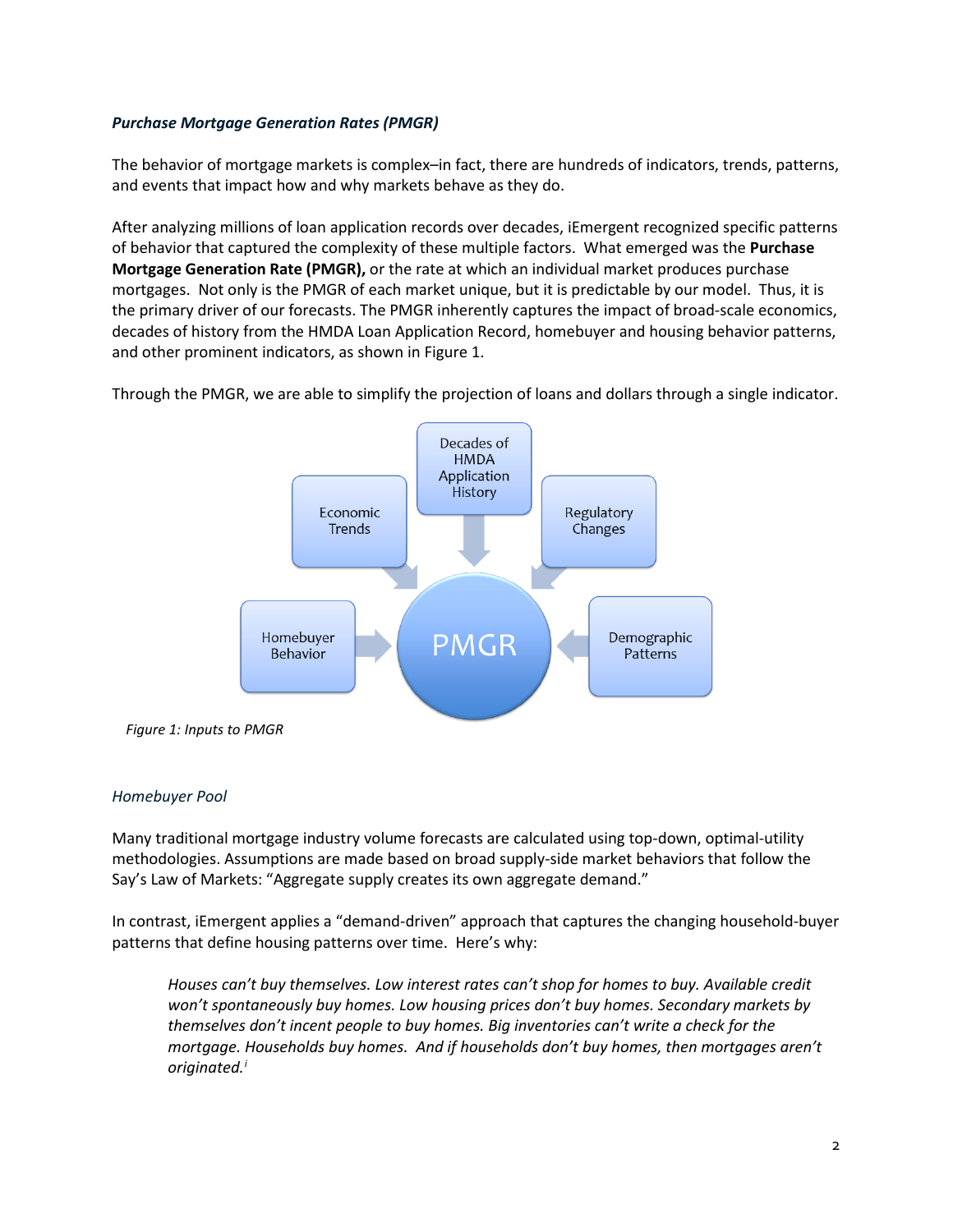Households that could potentially finance a home in a given year constitute the homebuyer pool, or the **number of households that are ready, willing and able to buy a home**. The homebuyer pool is the foundation of homeownership demand and is the second pillar of the iEmergent method.

There will be an estimated 123.9 million households in 2018. Each year, iEmergent partitions those households into three groups: homeowners with a mortgage, homeowners without a mortgage, and non-homeowners. Using probability theory, adjustments are made to each of these three groups as new households are formed, and households convert from one group to another (e.g., non-homeowners become homeowners, and homeowners without a mortgage convert to homeowners with a mortgage). Over the past decade, the total share of the non-homeowner group has risen the most rapidly, as U.S. homeownership remains at an all-time low.

Most important to our forecast methodology, however, is determining the size of the coming year's homebuyer pools. Despite 123.9 million households in 2018, not all of them are ready, willing, and able to purchase a home in the next twelve months. Therefore, we account for that portion of the pool by creating a fourth partition that removes those households that are least likely to originate a mortgage. Households that have recently purchased or refinanced a home are taken out of the pool, as are those households who are unemployed, are struggling with balance sheet/credit issues, or starting foreclosure, as detailed in Figure 2.



 *Figure 2: Composition of the 2017 Household Pool*

So, despite 123.9 million households projected in 2018, only 91.2 million (73%) are part of the homebuyer pool. Housing markets are complex ecosystems, and homeownership behaviors are constantly evolving, ebbing, and flowing. The supply-demand dichotomy will eventually establish new equilibriums – at different points in time for different communities. The iEmergent forecasting methodology is built on the reality that homeownership demand is a critical driver of mortgage opportunity.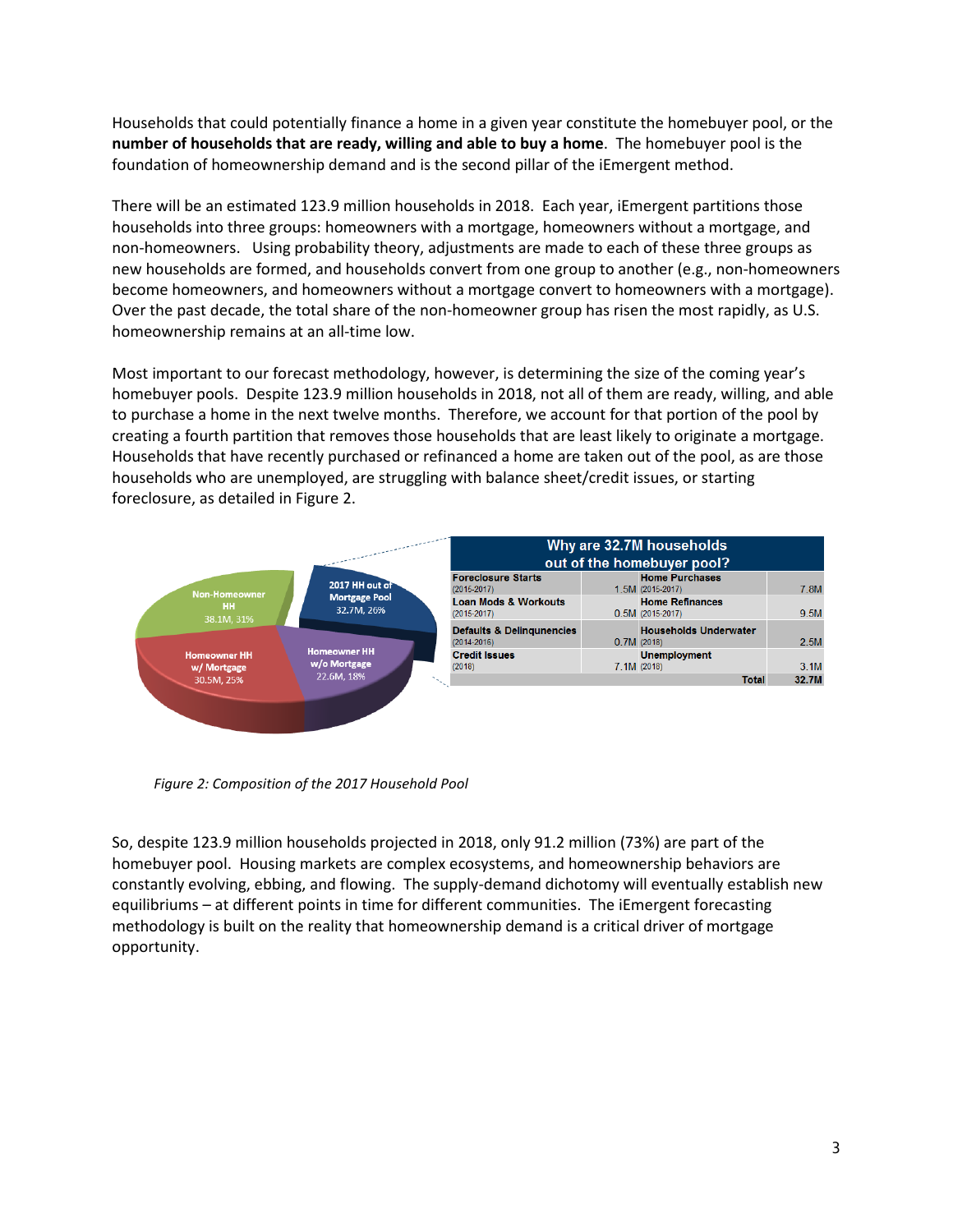#### *Homebuyer Pool + PMGR*

The relationship between the Homebuyer Pools and the PMGRs determines the final outcome of our forecasts: the number of purchase mortgage loans and dollars that will be originated in markets of all sizes and shapes over the next one-to-five years.

## VALIDATION AND ACCURACY

We calculate the accuracy of our forecast results by comparing it to the data that is released through HMDA, which we consider to be the "gold standard" and the closest approximation of actual that is available.

Included in the narrative below are the testing results on our all occupancy purchase forecast model, as it is the cornerstone of our methodology and the foundation upon which we build our segment forecasts. Separate validation studies are being conducted for our market segment forecasts on loan type, borrower race/ethnicity, loan size (conforming vs. jumbo), and borrower income level (low, moderate, middle, and upper).

We validated the results against the actual HMDA data for counties and the nation. Figure 3 below captures the volume accuracy percentage ((actual dollars - forecast dollars)/actual dollars) for recent forecast years at the 18-month and 12-month time horizons for markets at various levels of and sizes of geography".

| 2017 Summary: HMDA Actuals        |                 |                 |                          | <b>Accuracy per Year (Variout Time Horizons)</b> |     |     |     |                                           |     |      |      |      |      |  |
|-----------------------------------|-----------------|-----------------|--------------------------|--------------------------------------------------|-----|-----|-----|-------------------------------------------|-----|------|------|------|------|--|
|                                   | 2017            | Market %        |                          |                                                  |     |     |     |                                           |     |      |      |      |      |  |
|                                   | <b>Actual</b>   | of all US       |                          |                                                  |     |     |     |                                           |     |      |      |      |      |  |
| <b>Forecast Level of Detail:</b>  | <b>Purchase</b> | <b>Purchase</b> | 2010 2011 2012 2013 2014 |                                                  |     |     |     | 2015                                      |     | 2016 |      | 2017 |      |  |
| County (Purchase Dollars) Dollars |                 | <b>Dollars</b>  | $12-Mo$ .                |                                                  |     |     |     | 18-Mo. 12-Mo. 18-Mo. 12-Mo. 18-Mo. 12-Mo. |     |      |      |      |      |  |
| 1. All Counties (3,142)           | \$1.073.4 B     | 100%            | 92%                      | 87%                                              | 88% | 85% | 92% | 82%                                       | 90% | 83%  | 96%  | 95%  | 100% |  |
| 2. Top 1,000 Counties             | \$1,025.4 B     | 96%             | 92%                      | 88%                                              | 88% | 86% | 93% | 82%                                       | 90% | 83%  | 96%  | 96%  | 100% |  |
| 3. Top 500 Counties               | \$935.2 Bl      | 87%             | 93%                      | 88%                                              | 89% | 86% | 94% | 84%                                       | 91% | 84%  | 97%  | 97%  | 101% |  |
| 4. Top 50 Counties                | \$408.5 B       | <b>38%</b>      | 94%                      | 89%                                              | 89% | 96% | 98% | 94%                                       | 96% | 107% | 106% | 101% | 100% |  |

 *Figure 3: Volume accuracy percentages for various levels of geography and time horizons.*

In our validation studies, we also examine the Absolute Error (AE) for each market. Figure 4 below summarizes the census-tract level AE for 2017 purchase loans, comparing iEmergent's 2017 forecast, released in October 2017, to the 2017 HMDA actuals, released early in May of 2018.

Calculating the AE for each tract puts the accuracy of the forecast in the context of how it is used. In over 67% of the 72,851 nationwide census tracts, the iEmergent forecast error was fewer than 10 loans.

At an AE of 15 loans, iEmergent's census tract-level accuracy grew to 79.2% of all tracts.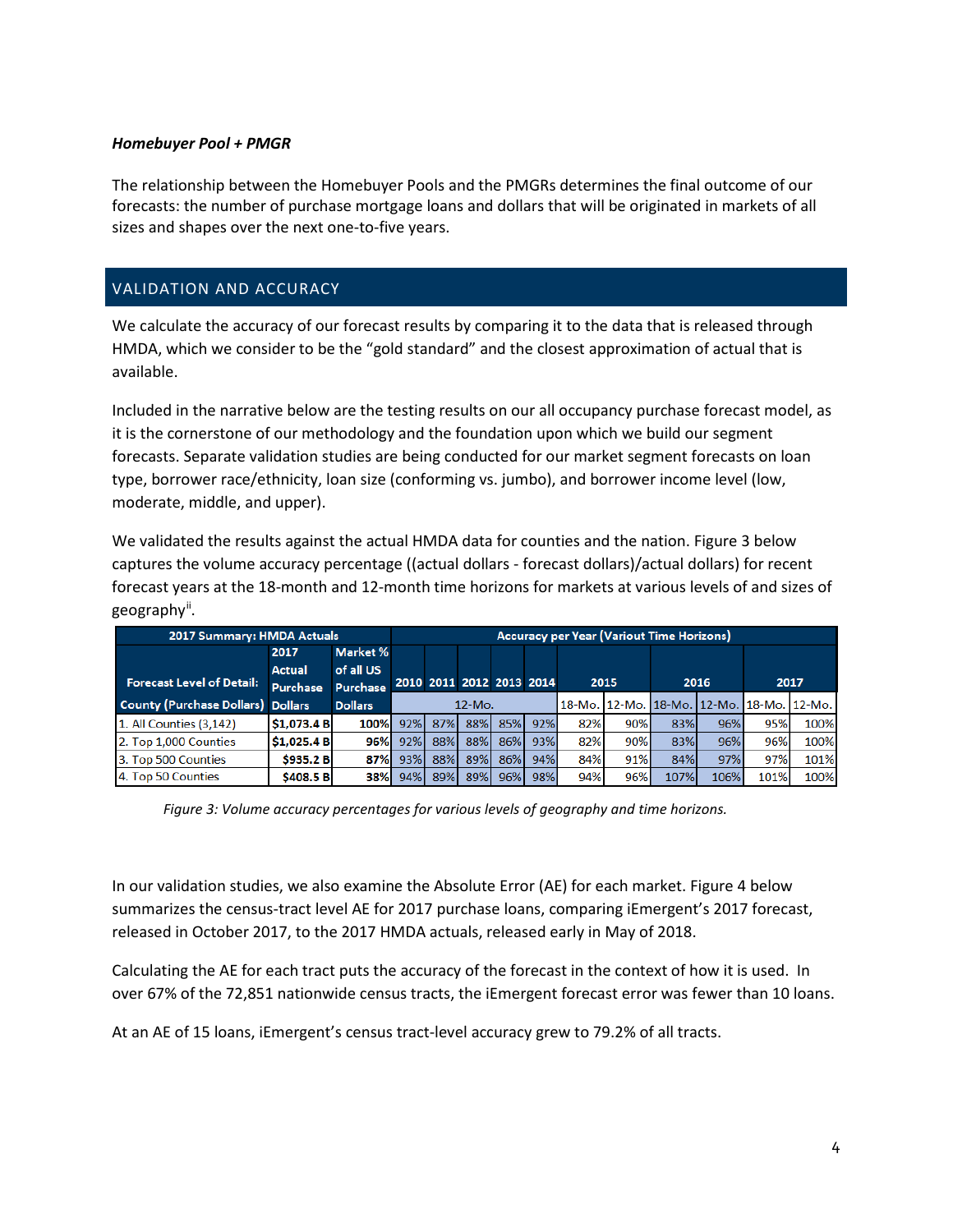

#### *Figure 4: Calculated absolute error for 2017 purchase loans by tract.*

At a national level, the county-level forecast model we used from 2010-2012 yielded more accurate results than the tract-based model we adopted in 2013. With the exception of a few very small counties, census tracts are smaller in size and prone to much greater volatility. Yet, the value of census tract-level forecasts to lenders is unmistakable, so we continue to refine the census tract-level model.

# SUMMARY

Over the past decade, iEmergent has been committed to producing and offering accurate forecasts of mortgage opportunity to organizations of all sizes, and types, with the primary purpose of helping them make decisions that improve their **long-term** performance and profitability. The forecasting approach, models, and methods we use were carefully chosen according to how well they help serve that purpose. Experience has taught us that the best models and methods are built on strong and proven fundamentals but are constantly being tested and modified to ensure ongoing efficacy.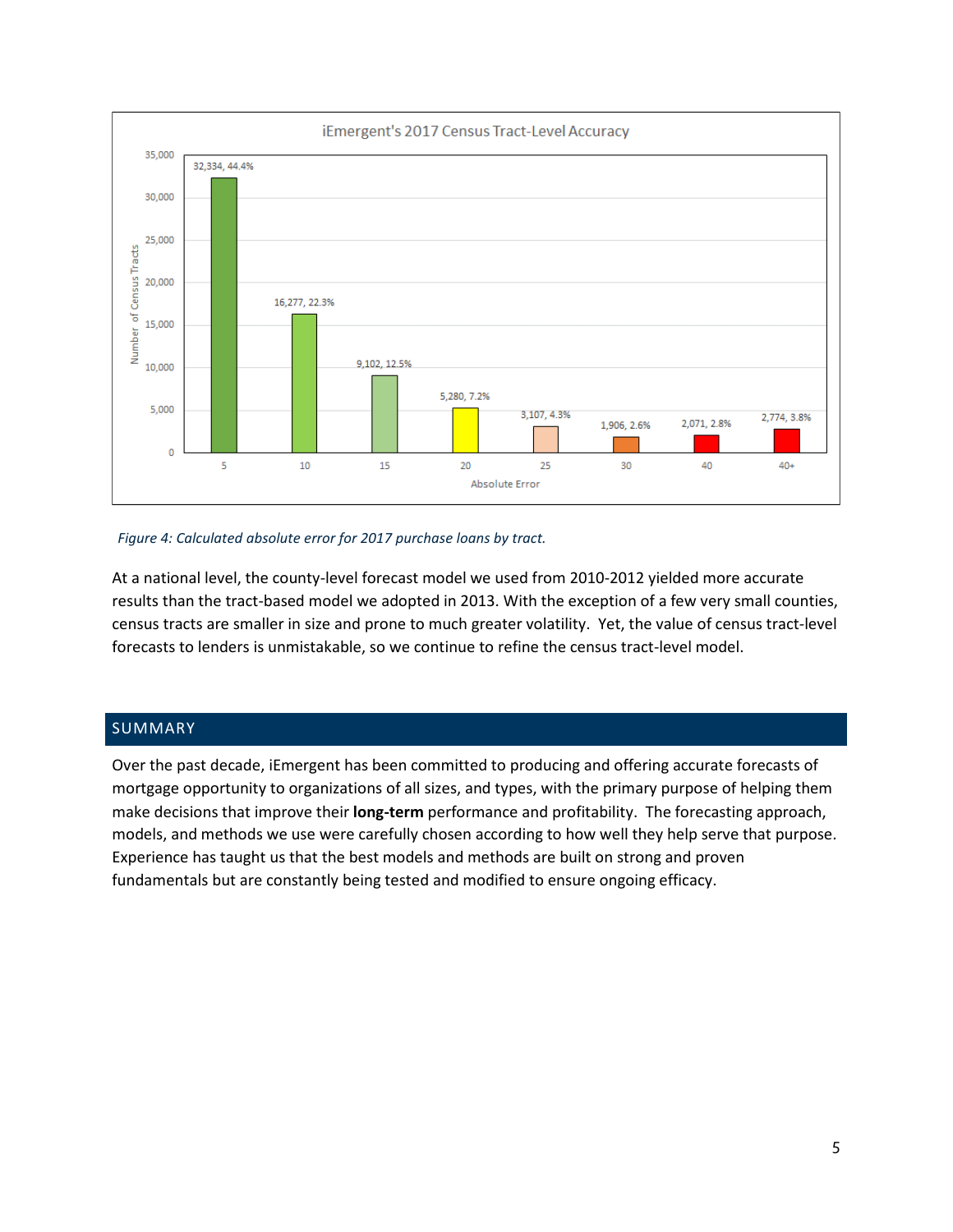## APPENDIX: INPUTS

At the core of our forecasting approach are more than a decade of detailed housing, household and mortgage finance behavior data for each of the 72,851 census tracts in the United States. Both directly and indirectly included in our models are the following sources:

### *Economic, Demographic & Housing Data*

- *HMDA Loan Application Record 2001-2017:* The Home Mortgage Disclosure Act of 1975 requires many depository and non-depository lenders to collect and publicly disclose information about housing-related loans and applications for such loans, including several applicant/borrower characteristics. The data is submitted by each lender through the Loan Application Record (LAR), and this data is made available to the public nine to ten months following the end of the year. The LAR data is a critical piece of our forecast methodology and serves as the dataset to which we compare our forecasts and estimates to validate our models.
- *Decennial Census 2000, 2010:* The census of population and housing, taken by the Census Bureau in years ending in 0 (zero). Article I of the Constitution requires that a census be taken every ten years for the purpose of reapportioning the U.S. House of Representatives.
- *American Community Survey (ACS):* The American Community Survey (ACS) is a relatively new survey conducted by the U.S. Census Bureau. It uses a series of monthly samples to produce annually updated estimates for the same small areas (census tracts and block groups) formerly surveyed via the decennial census long-form sample. Initially, five years of samples were required to produce these small-area data. Once the Census Bureau, released its first 5-year estimates in December 2010; new small-area statistics now are produced annually. The Census Bureau also will produce 3-year and 1-year data products for larger geographic areas. The ACS includes people living in both housing units (HUs) and group quarters (GQs). The ACS is conducted throughout the United States.
- *EASI US 2017/2022 Demographic Update*: Easy Analytics Software, Inc. (EASI) is a premiere provider of forecasts related to population, household, and housing unit demographics<sup>[iii](#page-7-2)</sup>. EASI demographers and economists utilize multiple datasets, including the ACS, the Census, Bureau of Labor Statistics, Metrostudy, HUD and postal carrier route data.
- *Bureau of Labor Statistics:* The BLS provides summary and detailed information about unemployment, wages, benefits, and occupations that is critical to defining the household pool for each year and establishing demand.
- *Veteran Population Projection Model (VetPop Model):* The VetPop2016 provides the latest official Veteran population projection from the Department of Veterans Affairs (VA). VetPop2016 is an actuarial projection model developed by the Office of the Actuary (OACT) for Veteran population projection from Fiscal Year FY2014 to FY2043. Using the best available